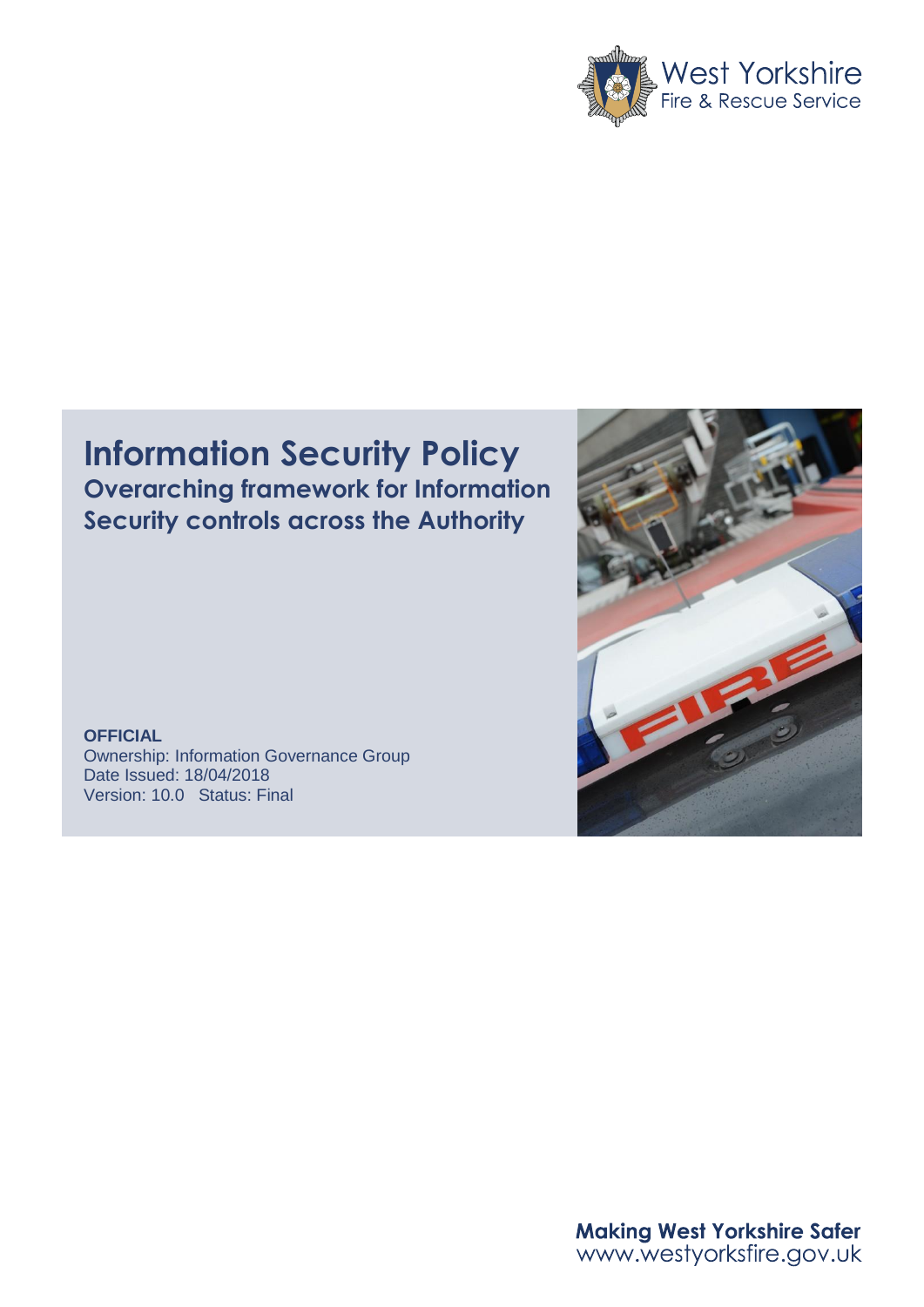# **Revision and Signoff Sheet**

## **Change Record**

| <b>Date</b> | Author             | <b>Version</b> | <b>Comments</b>                                                                                               |
|-------------|--------------------|----------------|---------------------------------------------------------------------------------------------------------------|
| 19/01/2015  | <b>Allan Darby</b> | 6.1            | Minor changes throughout to reflect<br>changes to posts and document titles                                   |
| 06/01/2016  | <b>Allan Darby</b> | 7.1            | Minor changes including Org Structure<br>terminology at section 2.5 to reflect new<br>reporting.              |
| 16/03/2017  | <b>Allan Darby</b> | 8.1            | Expansion of section 12.2                                                                                     |
| 23/05/2018  | Chris Gray         | 10.0           | Minor changes - added the need for<br>Information Sharing Agreement and<br>Privacy Impact Assessment. 79.1, 9 |

## **Reviewers**

| <b>Name</b>                                         | <b>Version Approved</b> | Organisation | <b>Date</b> |
|-----------------------------------------------------|-------------------------|--------------|-------------|
| Information Governance Group                        | 7.0                     | <b>WYFRS</b> | 19/01/2015  |
| Information Governance Group                        | 8.0                     | <b>WYFRS</b> | 14/01/2016  |
| Information Governance and<br><b>Security Group</b> | 9.0                     | <b>WYFRS</b> | 11/01/2017  |
| Information Governance and<br><b>Security Group</b> | 10.0                    | <b>WYFRS</b> | 18/04/2018  |

## **Distribution**

| <b>Name</b> | <b>Position</b>                           | Organisation |
|-------------|-------------------------------------------|--------------|
|             | All Staff and<br><b>Authority Members</b> | WYFRS/WYFRA  |
|             |                                           |              |

## **Document Properties**

**Item Details**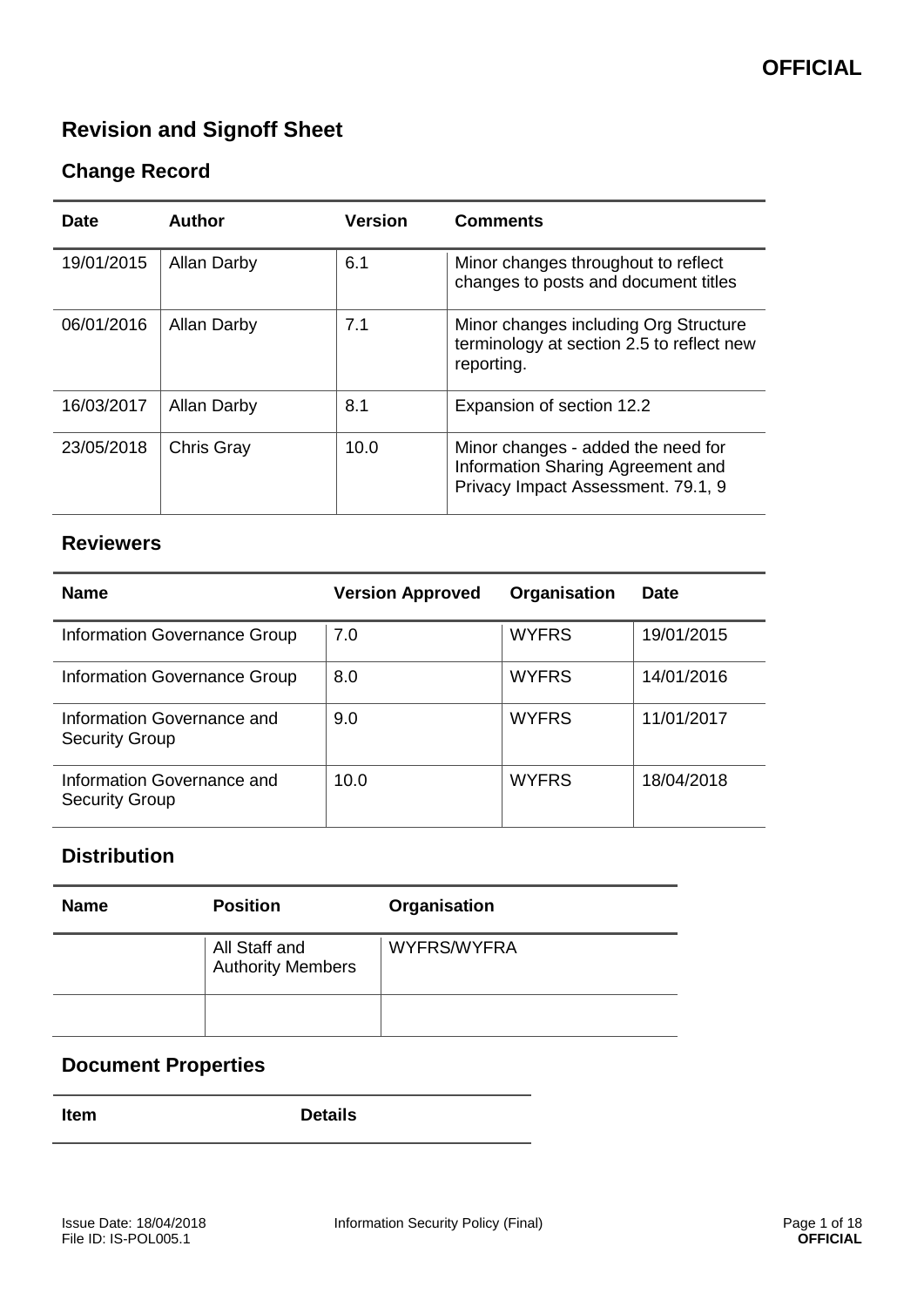## **OFFICIAL**

| Document Title       | <b>Information Security Policy</b> |
|----------------------|------------------------------------|
| Author               | Administrator                      |
| <b>Creation Date</b> | 19 January 2015                    |
| <b>Last Updated</b>  | 18 April 2018                      |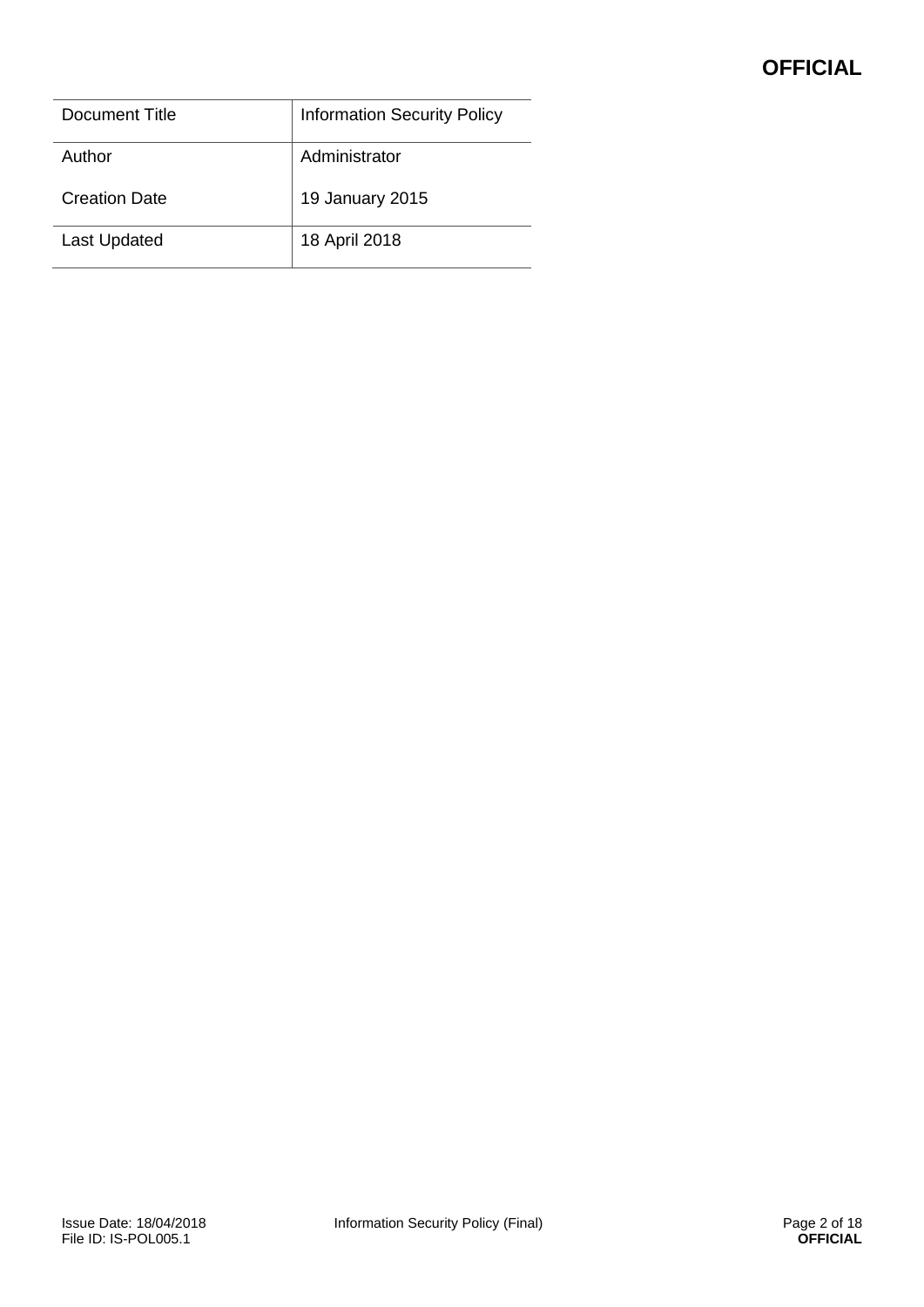## **Contents**

| 1                       |  |
|-------------------------|--|
| $\overline{2}$          |  |
| 2.1                     |  |
| 2.2                     |  |
| 2.3                     |  |
| 2.4                     |  |
| 2.5                     |  |
| 3                       |  |
| 3.1                     |  |
| 3.1.1                   |  |
| 3.1.2                   |  |
| 3.2                     |  |
| 3.2.1                   |  |
| $\overline{\mathbf{A}}$ |  |
| 4.1                     |  |
| 4.2                     |  |
| 5                       |  |
| 5.1                     |  |
| 5.2                     |  |
| 5.2.1                   |  |
| 5.2.2                   |  |
| 5.3                     |  |
| 6                       |  |
| 6.1                     |  |
| 6.2                     |  |
| $\overline{7}$          |  |
| 7.1                     |  |
| 7.2                     |  |
| 7.3                     |  |
| 7.3.1                   |  |
| 7.3.2                   |  |
| 7.4                     |  |
| 7.5                     |  |
| 7.6                     |  |
| 7.6.1                   |  |
| 7.6.2                   |  |
| 7.7                     |  |
| 7.8                     |  |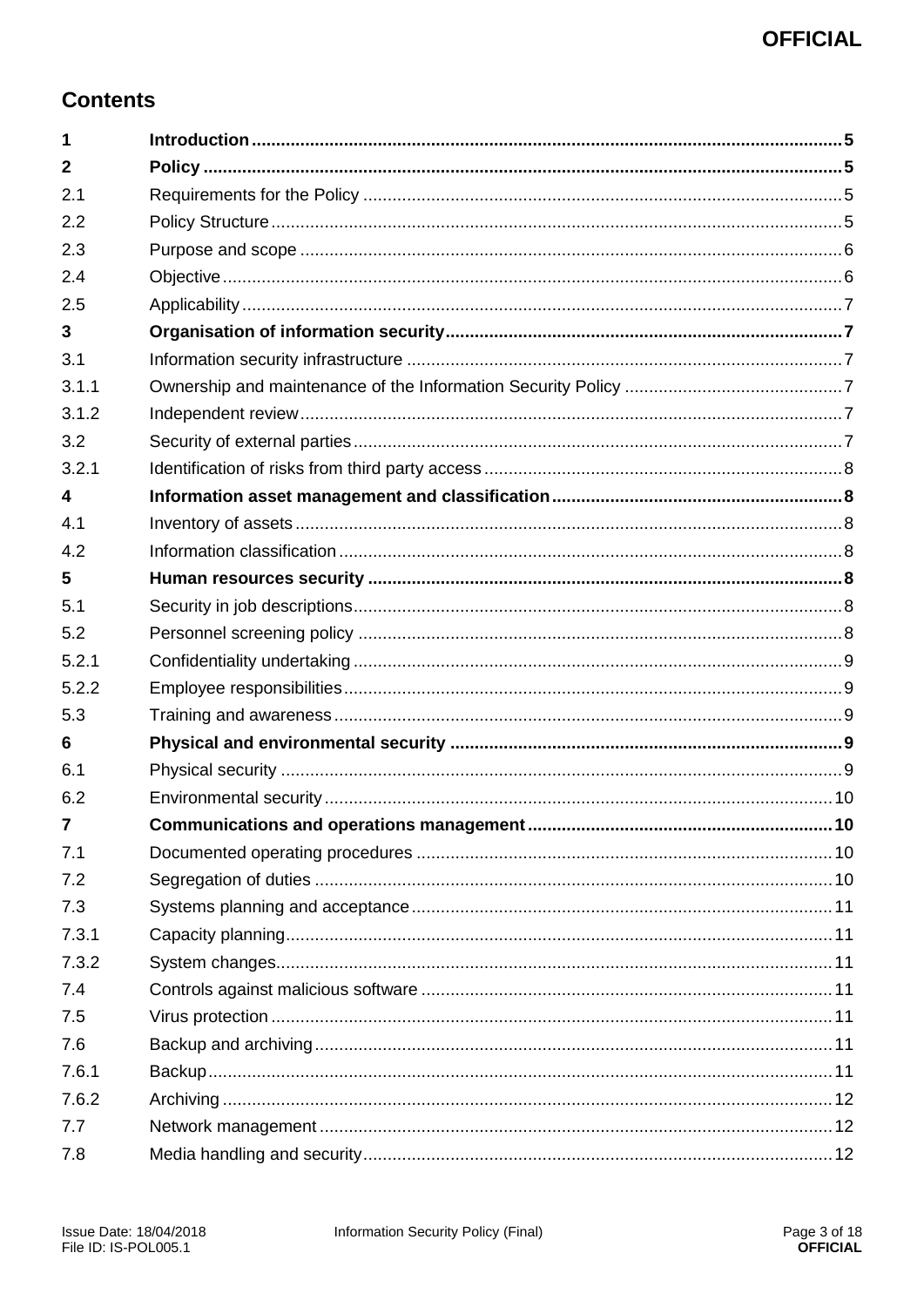## **OFFICIAL**

| 7.8.1 |                                                                        |  |
|-------|------------------------------------------------------------------------|--|
| 7.8.2 |                                                                        |  |
| 7.9   |                                                                        |  |
| 7.9.1 |                                                                        |  |
| 7.9.2 |                                                                        |  |
| 8     |                                                                        |  |
| 8.1   |                                                                        |  |
| 8.1.1 |                                                                        |  |
| 8.1.2 |                                                                        |  |
| 8.1.3 |                                                                        |  |
| 8.1.4 |                                                                        |  |
| 8.1.5 |                                                                        |  |
| 8.2   |                                                                        |  |
| 8.2.1 |                                                                        |  |
| 8.3   |                                                                        |  |
| 8.4   |                                                                        |  |
| 9     | Information systems acquisition, development and maintenance 15        |  |
| 9.1   |                                                                        |  |
| 9.2   |                                                                        |  |
| 9.3   |                                                                        |  |
| 10    |                                                                        |  |
| 10.1  | Responding to security incidents and suspected security weaknesses  16 |  |
| 10.2  |                                                                        |  |
| 10.3  |                                                                        |  |
| 11    |                                                                        |  |
| 11.1  |                                                                        |  |
| 11.2  |                                                                        |  |
| 11.3  |                                                                        |  |
| 12    |                                                                        |  |
| 12.1  |                                                                        |  |
| 12.2  |                                                                        |  |
|       |                                                                        |  |
| 12.3  |                                                                        |  |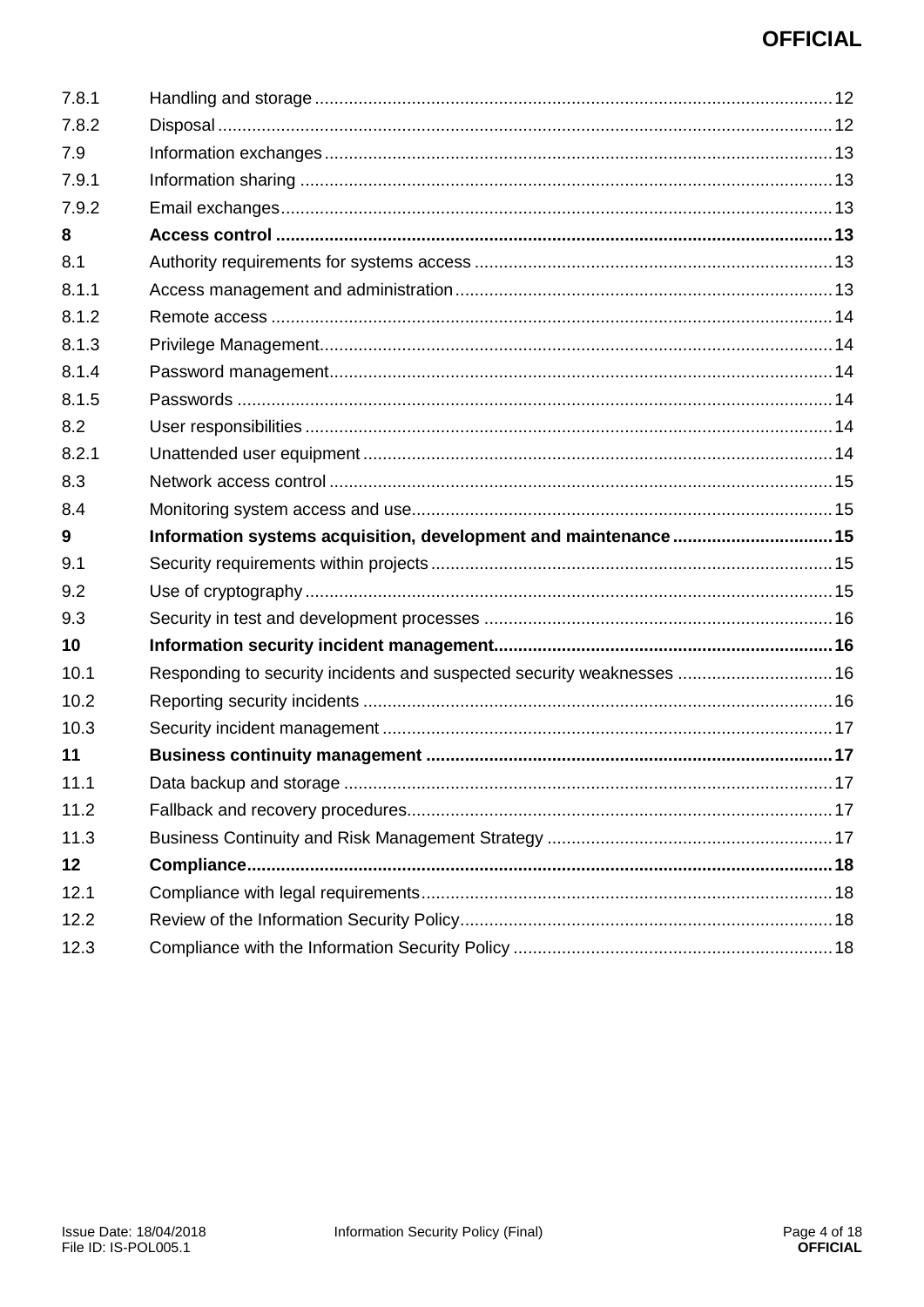## <span id="page-5-0"></span>**1 Introduction**

West Yorkshire Fire and Rescue Authority uses information, and is often dependent on it. Various risks may affect the security - confidentiality, integrity and availability - of this information. Information security is founded on risk management because total security is unaffordable and probably unachievable. Information security is not an 'IT problem', it is a business issue. Risks are managed by reducing their likelihood and or mitigating their business consequences.

The purpose of this Information Security Policy is to help establish and maintain the Authority's Information Security Management System (ISMS). An ISMS is appropriate to the Authority's 'business', information assets, the risks to them, any specific statutory or policy requirements and the Authority's risk exposure.

This Information Security Policy is based upon the International Standard ISO 27001:2013 the Code of Practice for Information Security Management, which is the de facto standard for the development of information security strategy world-wide.

Storage of West Yorkshire Fire and Rescue Authority data on computers and transfer across the network eases use and expands our functionality. Commensurate with that expansion is the need for the appropriate security measures. Security is not distinct from the functionality.

## <span id="page-5-1"></span>**2 Policy**

## <span id="page-5-2"></span>**2.1 Requirements for the Policy**

Managing risk is the basis for managing information security. Security management should be part of the Authority's overall risk management. Information security is one aspect of security.

Information security is a cyclical management process called an Information Security Management System (ISMS). Within this process risks are continuously managed by applying appropriate safeguards to reduce the likelihood and or mitigate the consequences of unacceptable risks.

It is the Authority's policy that the information it manages shall be appropriately secured to protect against the consequences of breaches of confidentiality, failures of integrity or interruptions to the availability of that information.

This Information Security Policy provides management direction and support for information security across the Authority. Specific, subsidiary information security policies shall be considered part of this information security policy and shall have equal standing.

## <span id="page-5-3"></span>**2.2 Policy Structure**

This document forms the Authority's Information Security Policy. Its purpose is to provide an overarching framework (a commitment of undertaking) to apply information security controls throughout the Authority.

Supporting policies containing detailed information security requirements will be developed in support of this policy. Dependent upon the subject matter, supporting policies will apply either holistically or to specific groups or individuals within the Authority. Employees of the Authority, who have access to the Authority's computers, information systems and key information, and all other parties who have been granted such access, are responsible for complying with supporting policies that are applicable to them.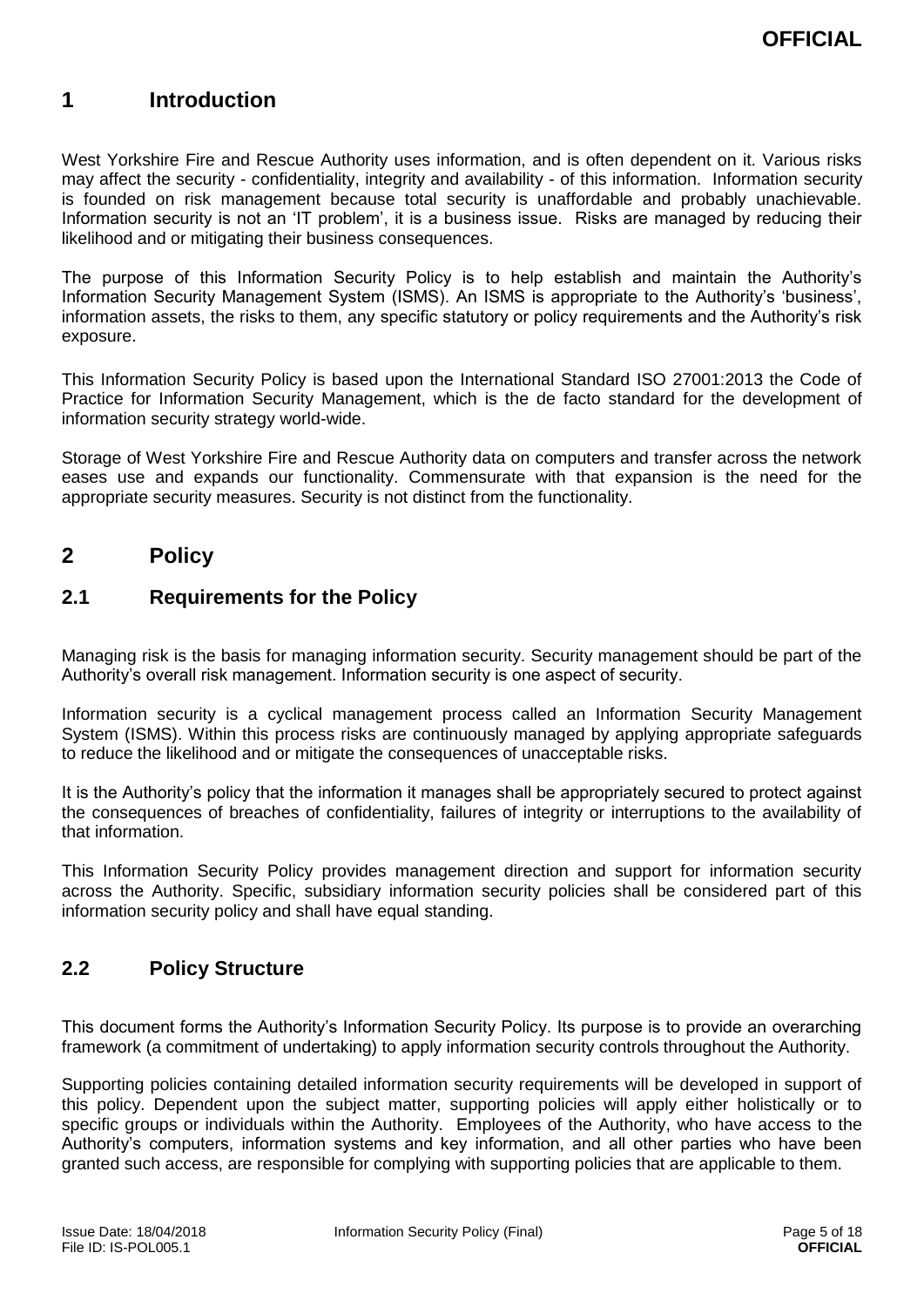The Authority will use a layered approach of overlapping controls, monitoring and authentication to ensure overall security of the Authority's data, network and system resources.

Security reviews of servers, firewalls, routers and monitoring platforms must be conducted on a regular basis. These reviews must include monitoring access logs and results of intrusion detection software, where it has been installed.

Reference to supporting policies is made in bold italic text throughout the remainder of the document.

## <span id="page-6-0"></span>**2.3 Purpose and scope**

By information security we mean protection of the Authority's data, applications, networks, and computer systems from unauthorised access, alteration, or destruction.

The purpose of the information security policy is:

- To establish an Authority-wide approach to information security.
- To prescribe mechanisms that help identify and prevent the compromise of information security and the misuse of Authority data, applications, networks and computer systems.
- To define mechanisms that protect the reputation of the Authority and allow the Authority to satisfy its legal and ethical responsibilities with regard to its networks' and computer systems' connectivity to worldwide networks.
- To prescribe an effective mechanism for responding to external complaints and queries about real or perceived non-compliance with this policy.

The Information Security Policy is designed to provide protection from internal and external security threats, whether deliberate or accidental by:

- Defining the Authority's policy for the protection of the Confidentiality, Integrity and Availability of its' key data and information;
- Establishing responsibilities for information security;
- Providing reference to documentation that comprises the Information Security Management System (ISMS).

## <span id="page-6-1"></span>**2.4 Objective**

*Information Security* controls are designed to protect employees and members of the Authority and the Authority's reputation through the preservation of:

- *Confidentiality* knowing that key data and information can be accessed only by those authorised to do so;
- *Integrity* knowing that key data and information is accurate and up-to-date, and has not been deliberately or inadvertently modified from a previously approved version; and,
- *Availability* knowing that the key data and information can always be accessed.

<span id="page-6-2"></span>The Authority is committed to protect both its employees and members and its key data and information and to deploy controls that minimise the impact of any *Security Incidents*.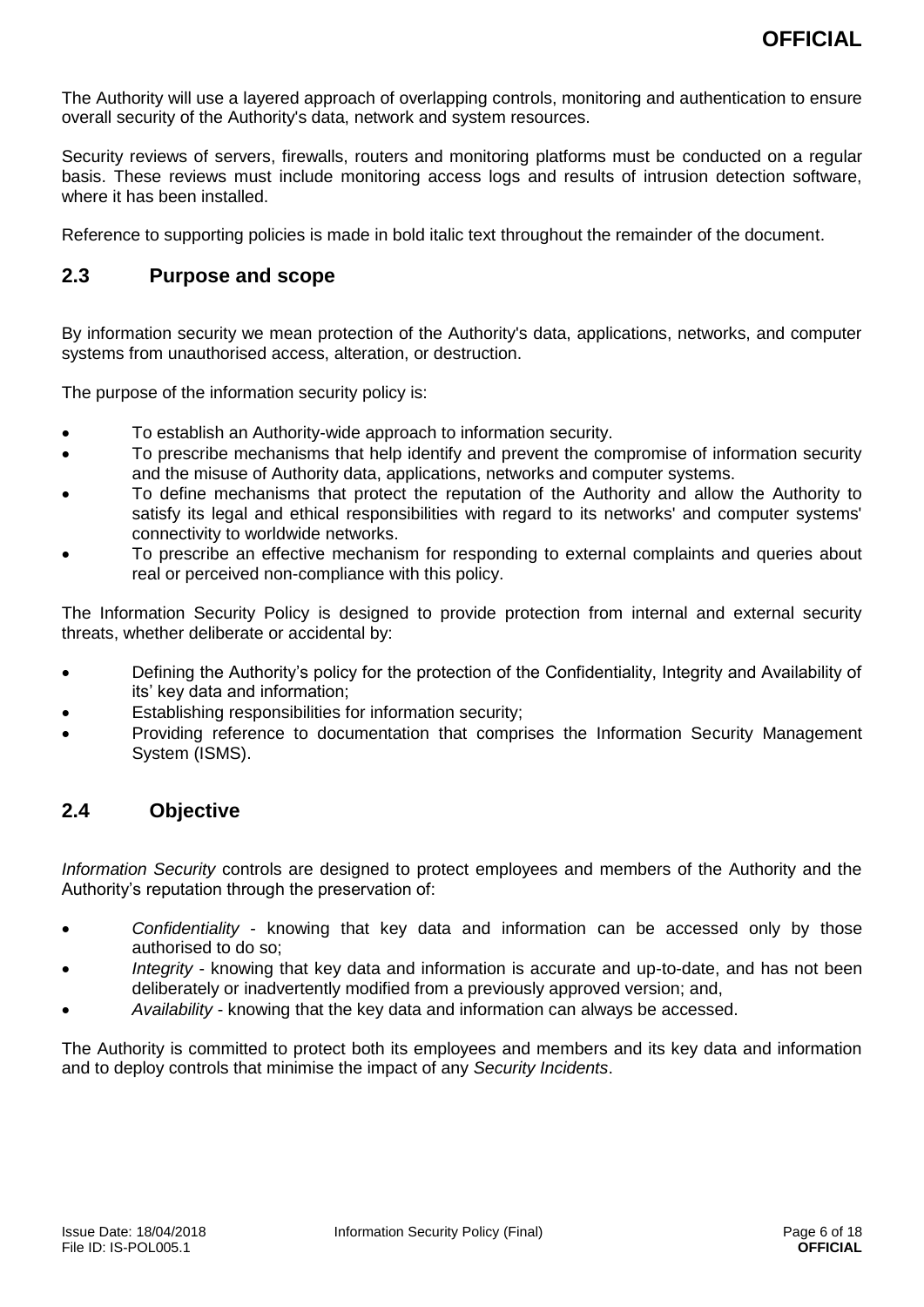## **2.5 Applicability**

This policy has been ratified by the Authority and forms part of the policies and procedures of its Information Security Management System. It is applicable to and will be communicated to staff, Members, contractors and other relevant parties.

Principal Officers are ultimately responsible for ensuring that the Information Security Policy is implemented within their respective Directorate or Department and for overseeing compliance by individuals under their direction, control or supervision.

It is the personal responsibility of each person to whom the Information Security Policy applies to adhere with its requirements.

## <span id="page-7-0"></span>**3 Organisation of information security**

Information security governance has been implemented to ensure effective controls are in place throughout the Authority.

#### <span id="page-7-1"></span>**3.1 Information security infrastructure**

An *Information Security Infrastructure* has been developed to support the Information Security Policy

#### <span id="page-7-2"></span>**3.1.1 Ownership and maintenance of the Information Security Policy**

The Authority's *Information Governance Group* (IGG) will maintain the Information Security Policy. The IGG will include representatives from both operational and non-operational departments, utilising specialist input where contents or topics warrant this.

The group will ensure that there is clear direction and visible management support for security initiatives.

#### <span id="page-7-3"></span>**3.1.2 Independent review**

An independent review of the implementation of the Information Security Policy, its effectiveness and the degree of compliance with it will be carried out periodically by bodies that have appropriate experience of workings within the Emergency Services.

## <span id="page-7-4"></span>**3.2 Security of external parties**

<span id="page-7-5"></span>Access to the Authority's information processing facilities by *third parties* will be controlled and periodically reviewed where appropriate.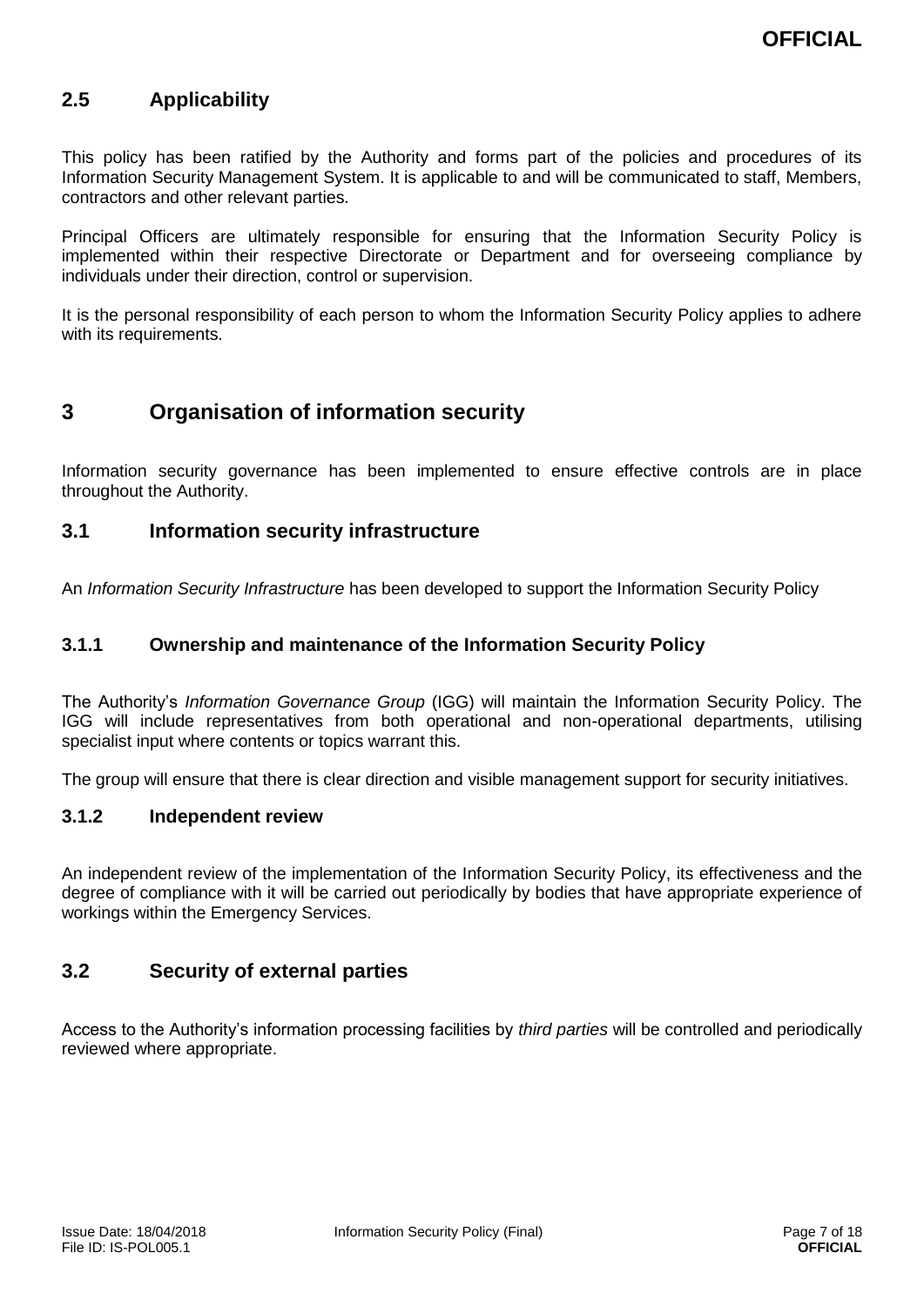#### **3.2.1 Identification of risks from third party access**

Third parties who require access to the Authority's IT/IS infrastructure will be bound by a contract that defines Authority security requirements. Prior to being granted any network connectivity they will be required to sign an undertaking to adhere to the requirements of the *Third Party Access Policy (IS-***POL006.1)** and where key data is involved, they will be required to sign a non-disclosure agreement.

## <span id="page-8-0"></span>**4 Information asset management and classification**

Information assets will be categorised and recorded to enable appropriate management and control.

#### <span id="page-8-1"></span>**4.1 Inventory of assets**

An inventory will be maintained of all the Authority's major information assets and the ownership of each asset will be clearly stated. This inventory will be developed and maintained in accordance with the *Information Asset Management Policy (IS-POL007.1).*

#### <span id="page-8-2"></span>**4.2 Information classification**

Key data and information will be classified, protectively marked and handled and managed in accordance with the *Information Classifications Policy (IS-POL007.6).*

## <span id="page-8-3"></span>**5 Human resources security**

Controls will be deployed to reduce the risks of human error, theft, fraud, nuisance or malicious misuse of facilities.

#### <span id="page-8-4"></span>**5.1 Security in job descriptions**

Security roles and responsibilities will be included in job descriptions where appropriate. These will include any specific responsibilities for the protection of particular assets, or the execution of particular processes or activities such as data protection.

## <span id="page-8-5"></span>**5.2 Personnel screening policy**

<span id="page-8-6"></span>New employee references must be verified appropriately and steps must be taken in accordance with the Baseline Personnel Security Standard to minimise the likelihood of personnel, who pose a security risk, being employed in posts involving key data and information, such as those concerned with financial or personnel related data.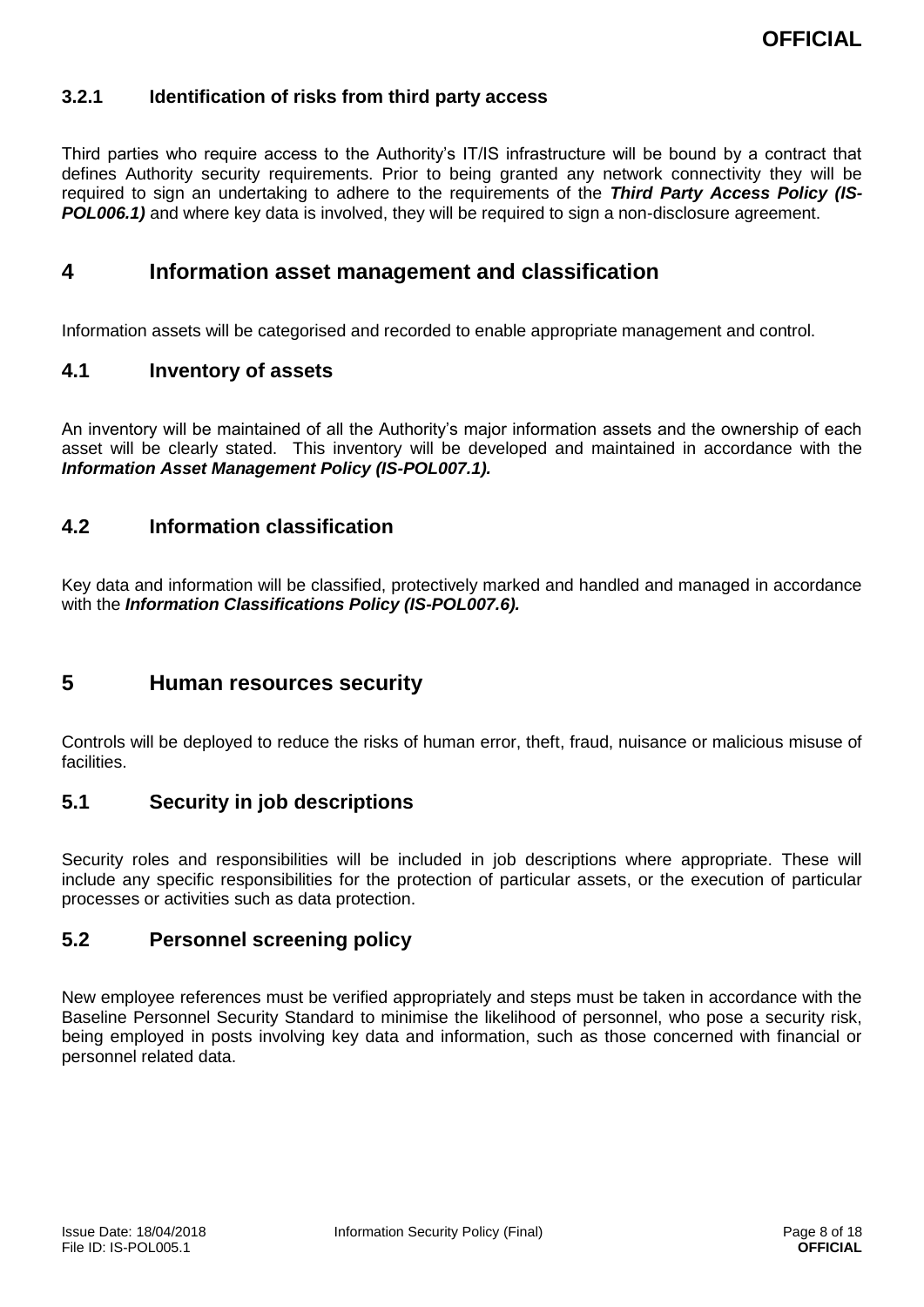### **5.2.1 Confidentiality undertaking**

All employees have a duty to protect confidential information both during and after their employment with the Authority, in accordance with the Authority's standard terms and conditions of employment.

#### <span id="page-9-0"></span>**5.2.2 Employee responsibilities**

All employees must comply with the Authority's information security policies. Any information security incidents resulting from non-compliance will result in appropriate disciplinary action.

Employees will be informed of their information security responsibilities during induction training and these will be reiterated on the Authority intranet in accordance with the Information Security Management System (ISMS)*.*

#### <span id="page-9-1"></span>**5.3 Training and awareness**

All staff are to be provided with *Information security awareness* training and / or instruction. The Training and Development Framework will identify where such training is mandatory.

An appropriate summary of the information security policies must be formally delivered to Members and other users, such as visitors and other third parties. They may be made aware of their responsibilities through various information security awareness documents and publications.

## <span id="page-9-2"></span>**6 Physical and environmental security**

The procedures for the operation and administration of the organisation's business systems and activities must be documented with those procedures and documents being regularly reviewed and maintained.

Controls will be implemented as appropriate to prevent unauthorised access to, interference with, or damage to, information assets*.*

#### <span id="page-9-3"></span>**6.1 Physical security**

Areas and offices where sensitive or critical information is processed shall be given an appropriate level of physical security and access control. Staff with authorisation to enter such areas are to be provided with information on the potential security risks and the measures used to control them. These security controls will be in accordance with the *Physical Security Procedures and Guidance (IS-POL009.1)***.**

<span id="page-9-4"></span>Server rooms, data centres, offices and other locations either housing critical information processing facilities or from where such facilities might be accessed must have good physical security. Equipment that supports critical business activities must be physically protected from security threats and environmental hazards and must be sited, or protected, to reduce the risks of damage, interference and unauthorised access.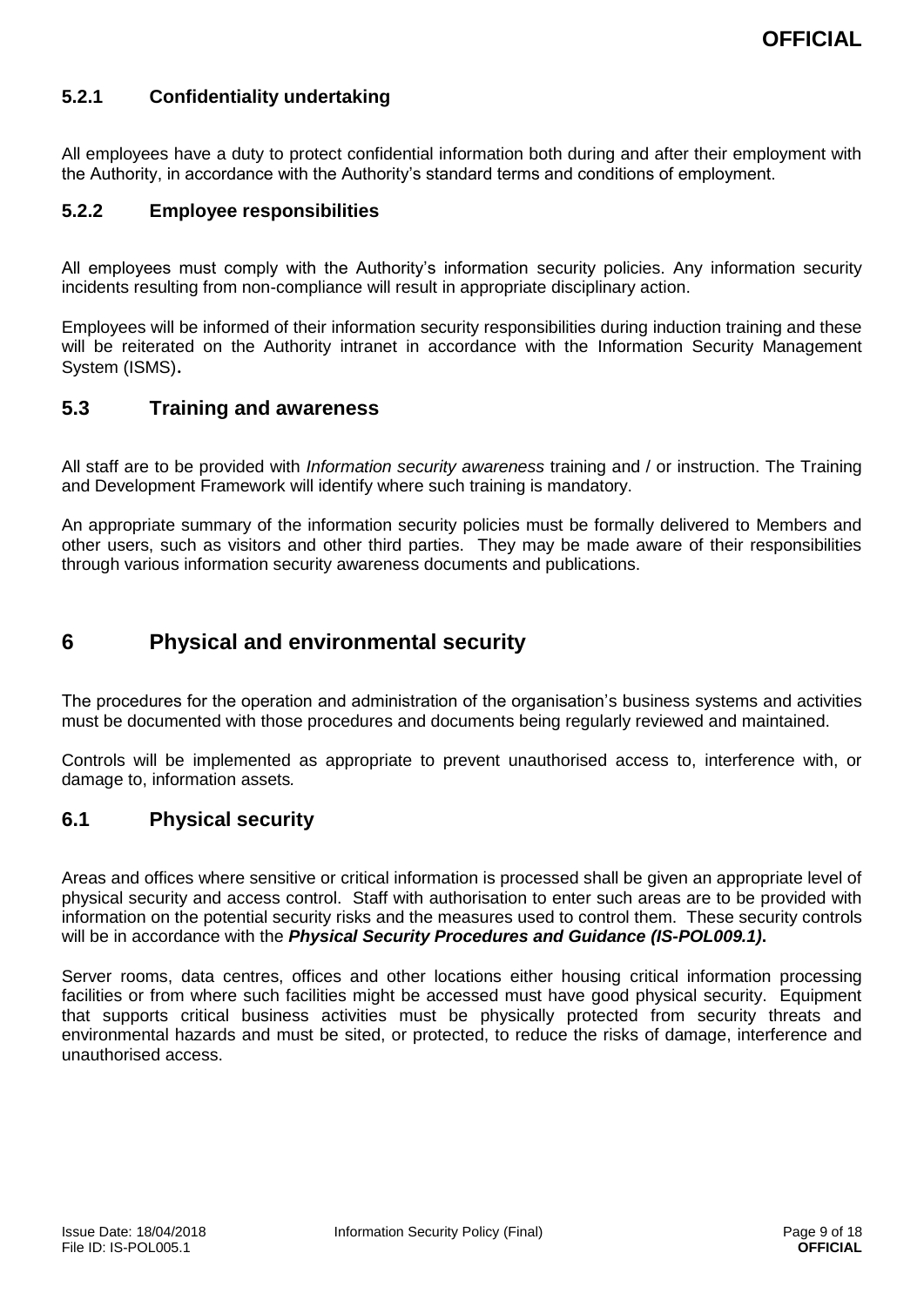## **6.2 Environmental security**

Whether offices or computer rooms, physical security protection should be based on defined perimeters with security enforced at an appropriate level for each one. As far as practicable, only authorised persons should be admitted to such areas and appropriate entry controls should be implemented to achieve this. All Authority employees are required to wear visible identification and should be encouraged to challenge strangers.

Visitors to secure areas should only be granted access for specific, authorised purposes and should be supervised. As security could be compromised by allowing members of the public temporary access for enquiry or delivery purposes, separate enquiry, delivery or loading areas should be provided outside secure areas.

Key Information will be protected in accordance with the *Information Classifications Policy (IS-POL007.6)*.

Laptop computers and mobile equipment will be protected in accordance with the *Mobile Computing and Communications Policy (IS-POL011.3)*.

## <span id="page-10-0"></span>**7 Communications and operations management**

Controls will be implemented to enable the correct and secure operation of information processing facilities.

#### <span id="page-10-1"></span>**7.1 Documented operating procedures**

The procedures for the operation and administration of the Authority's business systems and activities must be documented with those procedures and documents being regularly reviewed and maintained.

Sensitive documentation will be held securely and access restricted to staff on a need to know basis.

#### <span id="page-10-2"></span>**7.2 Segregation of duties**

Duties and areas of responsibility shall be segregated to reduce the risk and consequential impact of information security incidents that might result in financial or other material damage to the Authority.

The segregation of duties acts as a primary internal control to prevent, or reduce the risk of, errors, irregularities, or unauthorised modification of information. Likewise, dual control is a simple means of ensuring that colleagues perform critical activities as a team and is particularly relevant where the validation of information is critical.

<span id="page-10-3"></span>*Sensitive operations* will be identified and action taken to implement split functional controls where appropriate.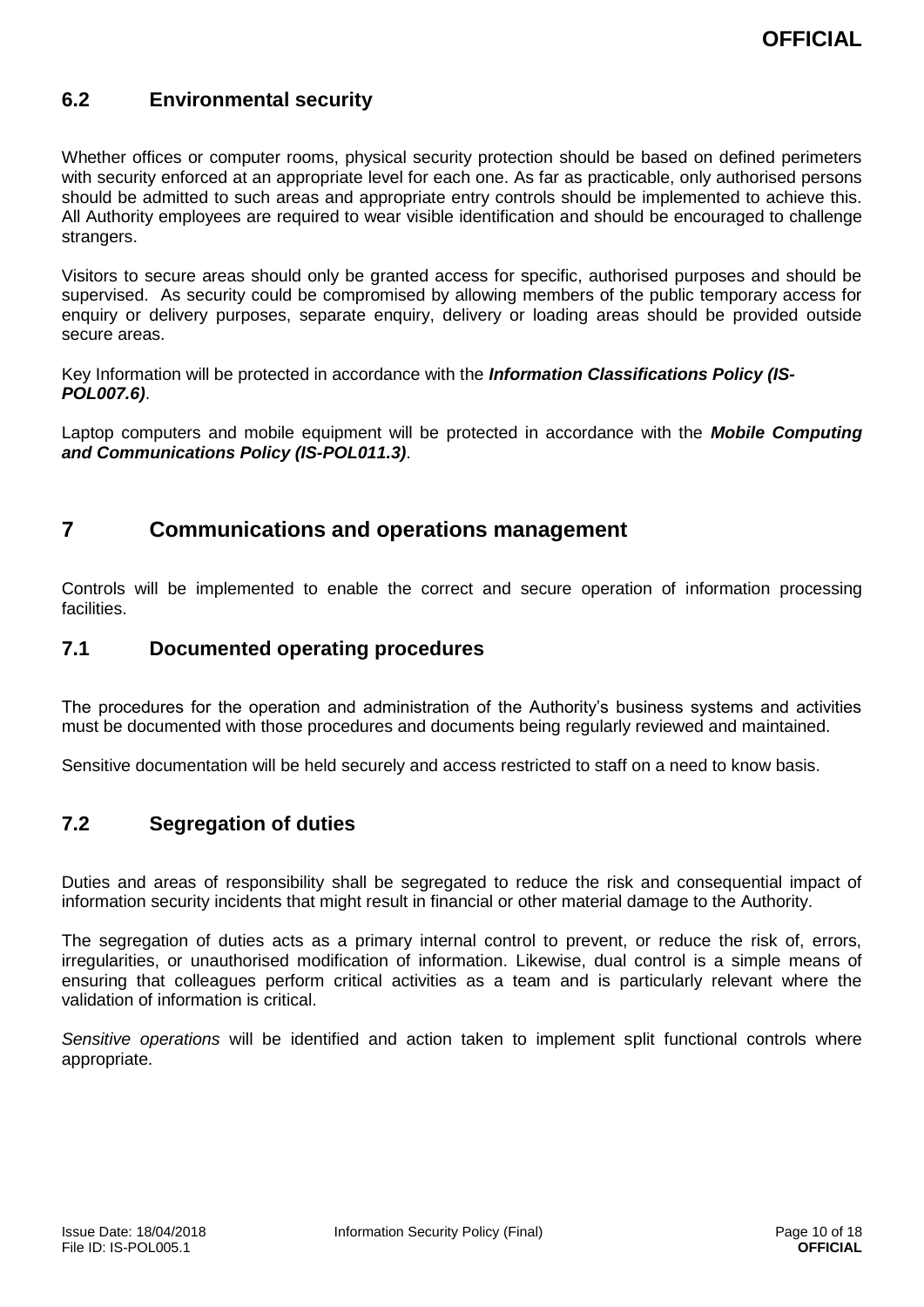## **7.3 Systems planning and acceptance**

Procedures shall be established to control the development or implementation of all operational software. All systems developed for or within the Authority must follow a formalised development process.

The security risks to the information assets of all system development projects shall be assessed and access to those assets shall be controlled.

### <span id="page-11-0"></span>**7.3.1 Capacity planning**

Capacity demands of systems supporting business processes shall be monitored and projections of future capacity requirements made to enable adequate processing power, storage and network capacity to be made available.

### <span id="page-11-1"></span>**7.3.2 System changes**

Acceptance criteria for new information systems, upgrades and new versions shall be established and suitable tests of the system carried out prior to migration to operational status. Tests involving live data or periods of parallel running may only be permitted where adequate controls for the security of the data are in place.

All changes to live critical systems will follow a pre-defined change management process, to ensure that activities are undertaken in accordance with stringent change control processes.

## <span id="page-11-2"></span>**7.4 Controls against malicious software**

External software or files downloaded from the internet, including mobile code and files attached to electronic mail, must be treated with the utmost care to safeguard against both malicious code and inappropriate material. Such files, or any others not known to come from a trusted source, must be scanned for possible malicious code before being opened.

## <span id="page-11-3"></span>**7.5 Virus protection**

A *Malicious Code Policy and Procedure (IS-POL010.11)* has been implemented to prevent the introduction and transmission of computer viruses both within and from outside the Authority. This extends to managing and containing viruses should preventative measures fail.

#### <span id="page-11-4"></span>**7.6 Backup and archiving**

#### <span id="page-11-5"></span>**7.6.1 Backup**

Information Asset Owners must ensure that appropriate backup and system recovery procedures are in place.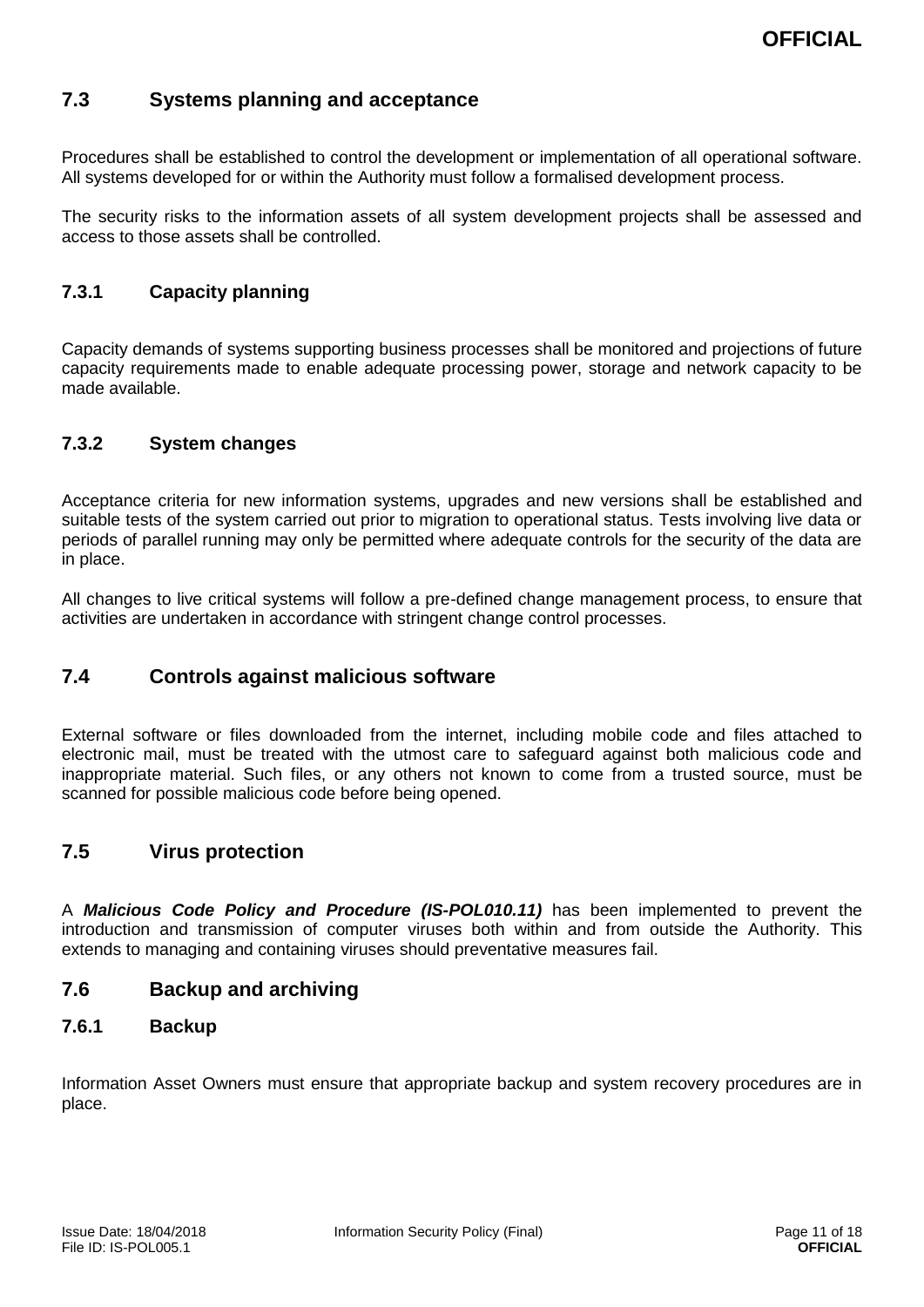Backup of the Authority's information assets and the ability to recover them is an important priority. Management is responsible for ensuring that the frequency of such backup operations and the procedures for recovery meet the needs of the business.

Data on critical systems will be managed in accordance with the *Backup Procedure (IS-PRO010.13)*.

#### <span id="page-12-0"></span>**7.6.2 Archiving**

The archiving of information and documents must take place with due consideration for legal, regulatory and business issues, with liaison between technical and business staff, and in keeping with the organisation's *Retention of Records Procedure (CS-POL008).*

#### <span id="page-12-1"></span>**7.7 Network management**

The Authority's network shall be managed by suitably authorised and qualified staff to oversee its day to day running and to preserve its security and integrity in collaboration with individual system owners. All network management staff shall be given relevant training in information security issues.

The network is designed and configured to deliver high performance and reliability to meet the Authority's needs whilst providing a high degree of access control and a range of privilege restrictions.

Controls are implemented in accordance with the *Network Management Procedure (IS-PRO010.14)* and the *Account and Password Management Policy (IS-POL011.2).*

#### <span id="page-12-2"></span>**7.8 Media handling and security**

#### <span id="page-12-3"></span>**7.8.1 Handling and storage**

Removal off site of the Authority's sensitive information assets, either printed or held on computer storage media, should be properly authorised by the Information Asset Owner or a member of Management Team. Prior to authorisation, a risk assessment based on the criticality of the information asset should be carried out.

Media containing key data will be marked and handled in accordance with the *Information Classifications Policy (IS-POL007.6)* and the *Mobile Computing and Communications Policy (IS-POL011.3).*

#### <span id="page-12-4"></span>**7.8.2 Disposal**

When permanently disposing of equipment containing storage media, all sensitive data and licensed software will be irretrievably deleted before the equipment is moved off site using procedures authorised by the Information Governance Manager.

Damaged storage devices containing sensitive data will undergo appropriate risk assessment, to determine if the device should be destroyed, repaired or discarded. Such devices will remain the property of the Authority and only be removed from site with the permission of the information asset owner.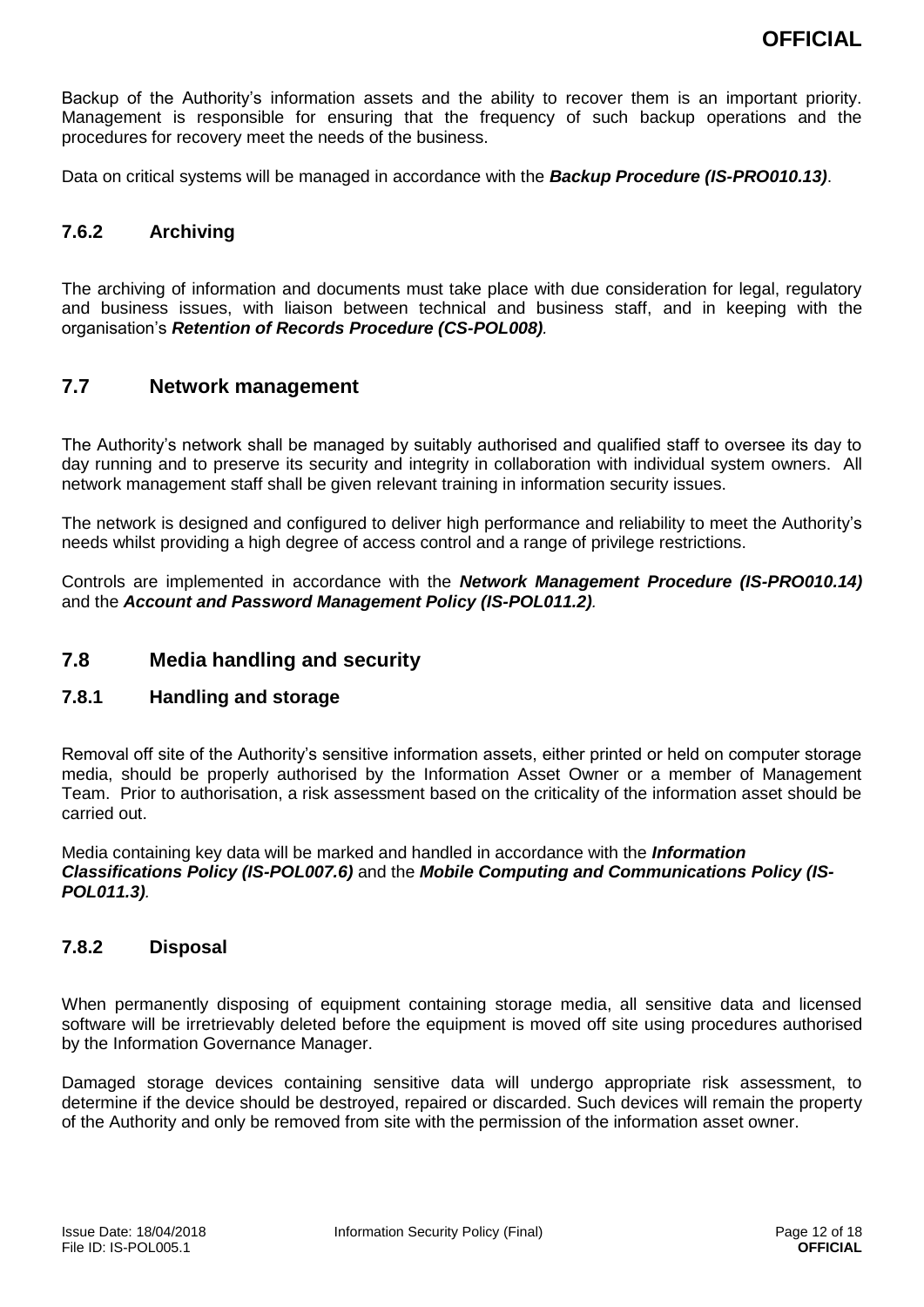Where custody of equipment containing key data is to be relinquished, procedures will be implemented in accordance with the *Information Classifications Policy (IS-POL007.6)* to securely delete such data first.

Redundant computer equipment will be disposed of in accordance with the *Secure Disposal of*  **Removable Storage Media Procedure (IS-PRO009.11)** and the Waste Electrical and Electronic (WEEE) Regulations through secure and auditable means.

### <span id="page-13-0"></span>**7.9 Information exchanges**

#### <span id="page-13-1"></span>**7.9.1 Information sharing**

Prior to sending sensitive information or documents to third parties, not only must the intended recipient be authorised to receive such information, but the procedures and information security measures adopted by the third party must also be seen to continue to assure the confidentiality and integrity of the information. Such exchanges should be controlled by appropriate Information Sharing Protocols agreed by all parties and by strict adherence to the *Data Protection Policy (CS-POL008).*

Sensitive data or information, may only be transferred across networks, or copied to other media, when the confidentiality and integrity of the data can be reasonably assured throughout the transfer.

Routine exchanges of personal data with third parties require an Information Sharing Agreement supported by a Privacy Impact Assessment. The Information Sharing agreement and Privacy impact Assessment needs to be reviewed annually or at the event of any confidentiality breach.

#### <span id="page-13-2"></span>**7.9.2 Email exchanges**

Email should only be used for business purposes in accordance with the *Rules for Email Usage (IS-***POL007.3)** and in a way which is consistent with other forms of business communication. The attachment of data files to an email is only permitted after confirming the classification of the information being sent and then having scanned and verified the file for the possibility of a virus or other malicious code.

Information received via email must be treated with care due to its inherent information security risks. File attachments should be scanned for possible viruses or other malicious code.

## <span id="page-13-3"></span>**8 Access control**

### <span id="page-13-4"></span>**8.1 Authority requirements for systems access**

The control of access to information is fundamental to information security. This area deals with the controls that need to be in place and is a major component of the ISMS.

#### <span id="page-13-5"></span>**8.1.1 Access management and administration**

Procedures for the registration and deregistration of users and for managing access to all information systems shall be established to ensure that all users' access rights match their authorisations. These procedures shall be implemented only by suitably trained and authorised staff in accordance with the *Account and Password Management Policy (IS-POL011.2).*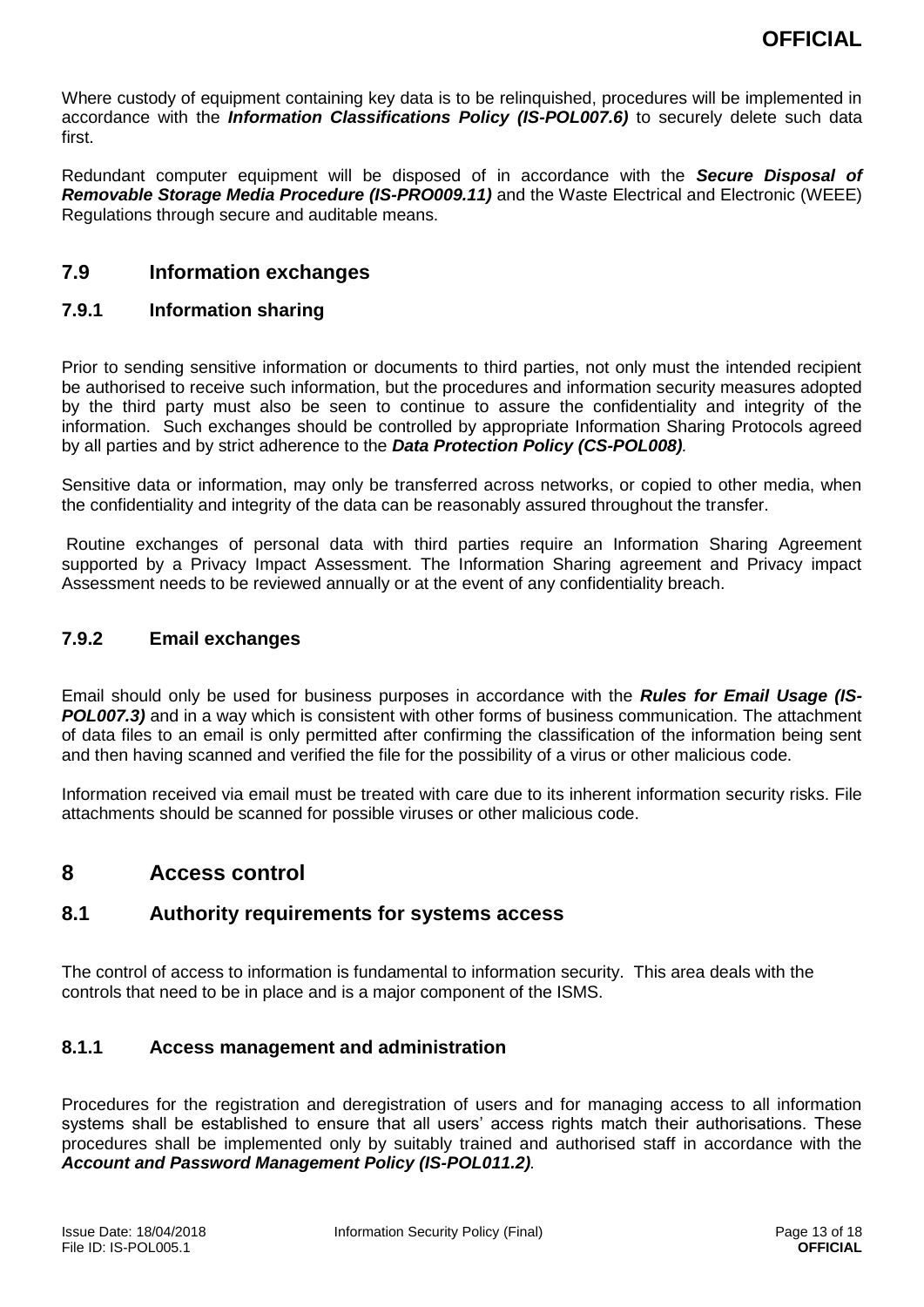Access control standards must be established for all information systems, at an appropriate level for each system, which minimises information security risks yet allows the organisation's business activities to be carried out without undue hindrance. A review period will be determined for each information system and access control standards will be reviewed regularly at those intervals.

#### <span id="page-14-0"></span>**8.1.2 Remote access**

Controls will be implemented to manage and control remote access to the Authority's IT systems and data in accordance with the *Mobile Computing and Communications Policy (IS-POL011.3).*

#### <span id="page-14-1"></span>**8.1.3 Privilege Management**

Procedures shall be established for all information systems to ensure that users' access rights are adjusted appropriately, and in a timely manner, whenever there is a change in business need; staff change their role or leave the Authority. Users' access rights will be reviewed at regular intervals.

#### <span id="page-14-2"></span>**8.1.4 Password management**

Password management procedures shall be put into place to ensure the implementation of the requirements of the information security policies and to assist staff in complying with best practice guidelines.

The allocation and management of passwords shall be controlled in accordance with the *Account and Password Management Policy (IS-POL011.2).*

#### <span id="page-14-3"></span>**8.1.5 Passwords**

All users shall have a unique identifier (user ID) for their personal and sole use for access to all the organisation's information services. The user ID must not be used by anyone else and associated passwords shall not be shared with any other person for any reason. The selection of passwords, their use and management must adhere to best practice guidelines.

#### <span id="page-14-4"></span>**8.2 User responsibilities**

All staff who use the Authority's computer systems and/or networks must do so in accordance with the *Acceptable Use Policy (IS-POL007.2).*

#### <span id="page-14-5"></span>**8.2.1 Unattended user equipment**

The Authority advocates a *Clear Desk and Clear Screen Policy (IS-PRO011.4)* particularly when employees are absent from their normal desk and outside normal working hours. In addition, screens on which confidential or sensitive information is processed or viewed should be sited in such a way that they cannot be viewed by unauthorised persons.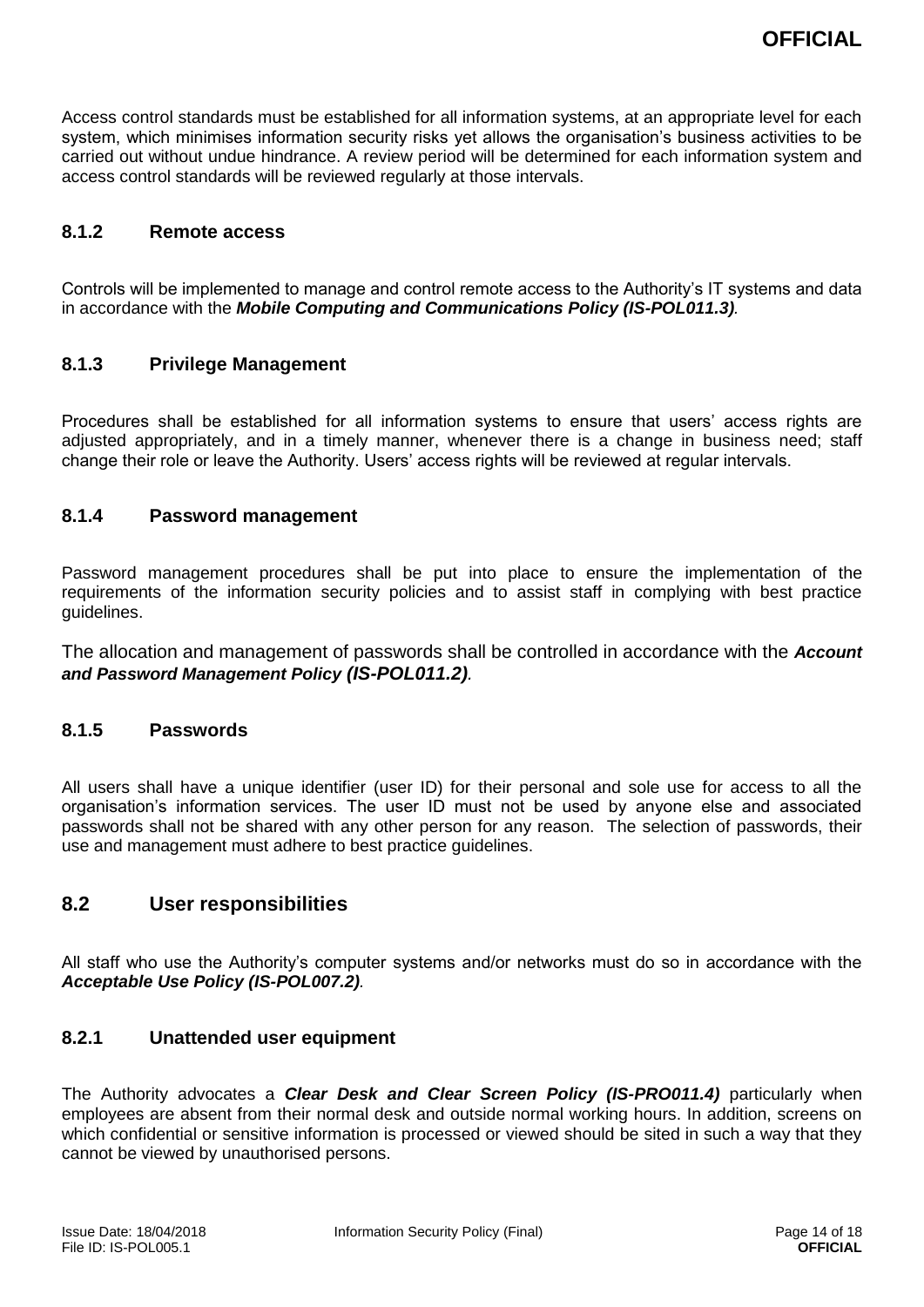All users of Authority computing systems are responsible for safeguarding key data by ensuring that desktop machines are not left logged-on when unattended, and password protected screensavers should be utilised to prevent unauthorised access.

Portable equipment should be used and safeguarded in accordance with the *Mobile Computing and Communications Policy (IS-POL011.3).*

#### <span id="page-15-0"></span>**8.3 Network access control**

The use of *networked services*, connectivity to the Authority network and the use of *information systems* connected to the Authority network will be in accordance with the *Network Management Procedure (IS-PRO010.14)*.

### <span id="page-15-1"></span>**8.4 Monitoring system access and use**

Access to operating system commands is to be restricted to those persons who are authorised to perform systems administration or management functions. Use of such commands should be logged and monitored in accordance with the *Network Management Procedure (IS-PRO010.14).*

## <span id="page-15-2"></span>**9 Information systems acquisition, development and maintenance**

New information systems, or enhancements to existing systems, must be authorised jointly by the manager(s) responsible for the information and the ICT Manager and the Information Governance Manager. The business requirements of all authorised systems must specify requirements for security controls.

A Privacy Impact Assessment will need to be conducted to ensure Privacy by Design and reviewed throughout the implementation of the new Information System or enhancement. This will ensure that all the data protection principles have been considered from the very outset rather than a costly after thought.

Equipment supporting business systems shall be planned to ensure that adequate processing power, storage and network capacity are available for current and projected needs, all with appropriate levels of resilience and fault tolerance. Equipment shall be correctly maintained.

## <span id="page-15-3"></span>**9.1 Security requirements within projects**

The information assets associated with any proposed new or updated systems must be identified, classified and recorded, in accordance with the *Information Classifications Policy (IS-POL007.6)*, and a risk assessment undertaken to identify the probability and impact of security failure.

## <span id="page-15-4"></span>**9.2 Use of cryptography**

A policy on cryptographic controls will be developed with procedures to provide appropriate levels of protection to sensitive information whilst ensuring compliance with statutory, regulatory and contractual requirements.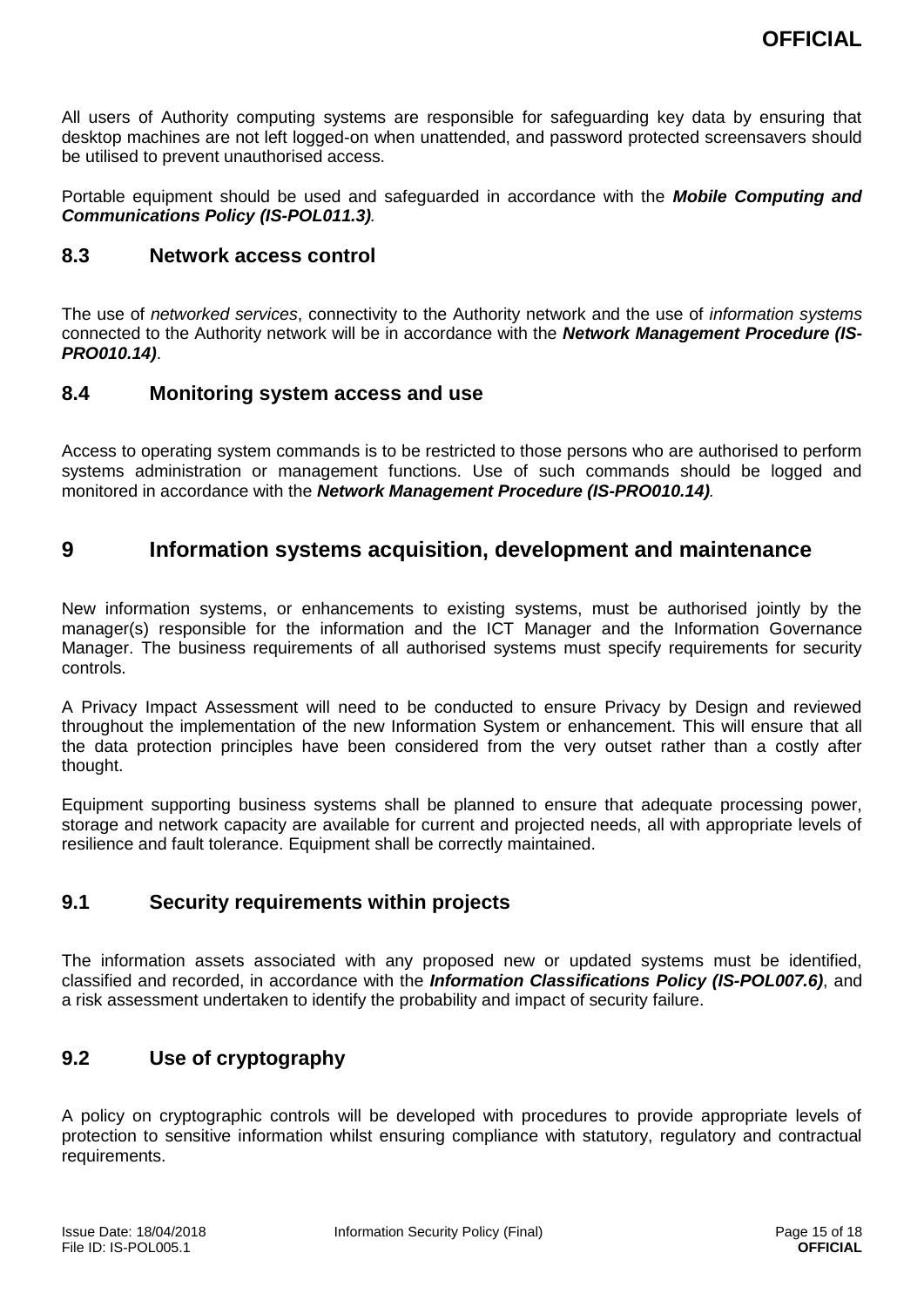Confidential information shall only be taken for use away from the organisation in an encrypted form unless its confidentiality can otherwise be assured.

The confidentiality of information being transferred on portable media or across networks must be protected by use of appropriate encryption techniques in accordance with the *Mobile Computing and Communications Policy (IS-POL011.3).*

The use of all cryptographic controls will be in accordance with the *Encryption Usage Policy (IS-POL012.1).*

### <span id="page-16-0"></span>**9.3 Security in test and development processes**

Prior to acceptance, all new or upgraded systems shall be tested to ensure that they comply with the Authority's information security policies, access control standards and requirements for ongoing information security management.

## <span id="page-16-1"></span>**10 Information security incident management**

Procedures and controls will be put in place to report and learn from security incidents and weaknesses and to escalate action on dealing with these.

All employees, Authority Members, contractors and third party users will be made aware of the procedures for reporting the different types of events and weaknesses that might have an impact on the security of the Authority's assets.

#### <span id="page-16-2"></span>**10.1 Responding to security incidents and suspected security weaknesses**

Users of information systems must be encouraged to note and report, to the IT Help Desk, any software or system that appears not to be functioning correctly, i.e. not as expected or according to specification.

Users must not, without authority, attempt to prove a suspected weakness; their action in testing the weakness might be interpreted as a potential misuse of the system. All investigations of weaknesses must follow approved procedures.

## <span id="page-16-3"></span>**10.2 Reporting security incidents**

Procedures will be established and widely communicated for the reporting of security incidents and suspected security weaknesses in the organisation's business operations and information processing systems. Mechanisms shall be in place to monitor and learn from those incidents.

All security incidents need to be reported at the earliest convenience to ensure the Authority can meet its obligations to report incidents to the ICO within 72hrs

All actual and suspected security incidents are to be reported in accordance with the *Information Security Incident Management Policy and Procedure (IS-POL013.1).*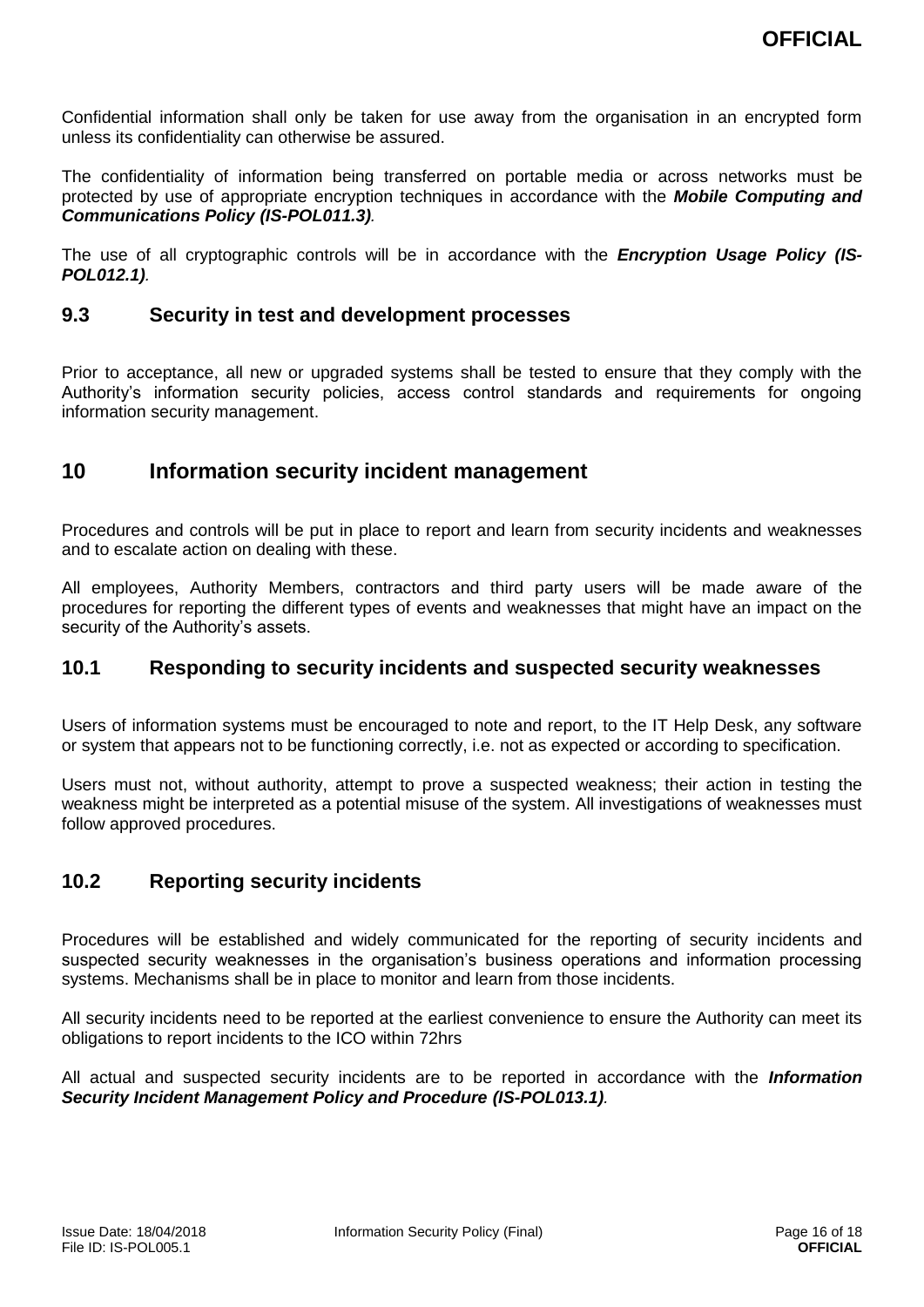## <span id="page-17-0"></span>**10.3 Security incident management**

Controls will be put in place to ensure a consistent and effective approach is applied to the management of information security incidents.

All 'security incidents' will be controlled and managed through a process of investigation and review with appropriate corrective action taken to prevent recurrence.

## <span id="page-17-1"></span>**11 Business continuity management**

Business continuity plans protect critical business processes from major failures or disasters affecting information systems. These plans (which include elements of disaster recovery) must be developed and maintained across the Authority.

The Authority has developed a project to assess business continuity requirements and to identify appropriate areas for further action. A formal risk assessment exercise has been conducted to classify all systems according to their level of criticality to the Authority and to determine where business continuity planning is needed.

### <span id="page-17-2"></span>**11.1 Data backup and storage**

Critically important and sensitive data should ideally be stored on systems that are permanently connected to the Authority's network so that the data is routinely backed up. Where such data has to be stored remotely then sufficient regular and frequent backups shall be made in accordance with the *Mobile Computing and Communications Policy (IS-POL011.3)* and the *Backup Procedure (IS-PRO010.13).*

#### <span id="page-17-3"></span>**11.2 Fallback and recovery procedures**

Procedures will be put in place to describe the actions to be taken to move essential business activities or services to temporary locations following a major incident that may jeopardise Authority operations. These procedures should include details regarding the handling, transportation, storage and retrieval of backup media containing key data.

Further procedures will be adopted describing the action to be taken to return the Authority to normal full operational status.

## <span id="page-17-4"></span>**11.3 Business Continuity and Risk Management Strategy**

A *Business Continuity and Risk Management* Strategy has been developed, *exercised* and maintained to ensure the availability of services in the event of unexpected disruption in accordance with the *Business Continuity and Risk Management Strategy (CS-STR003).*